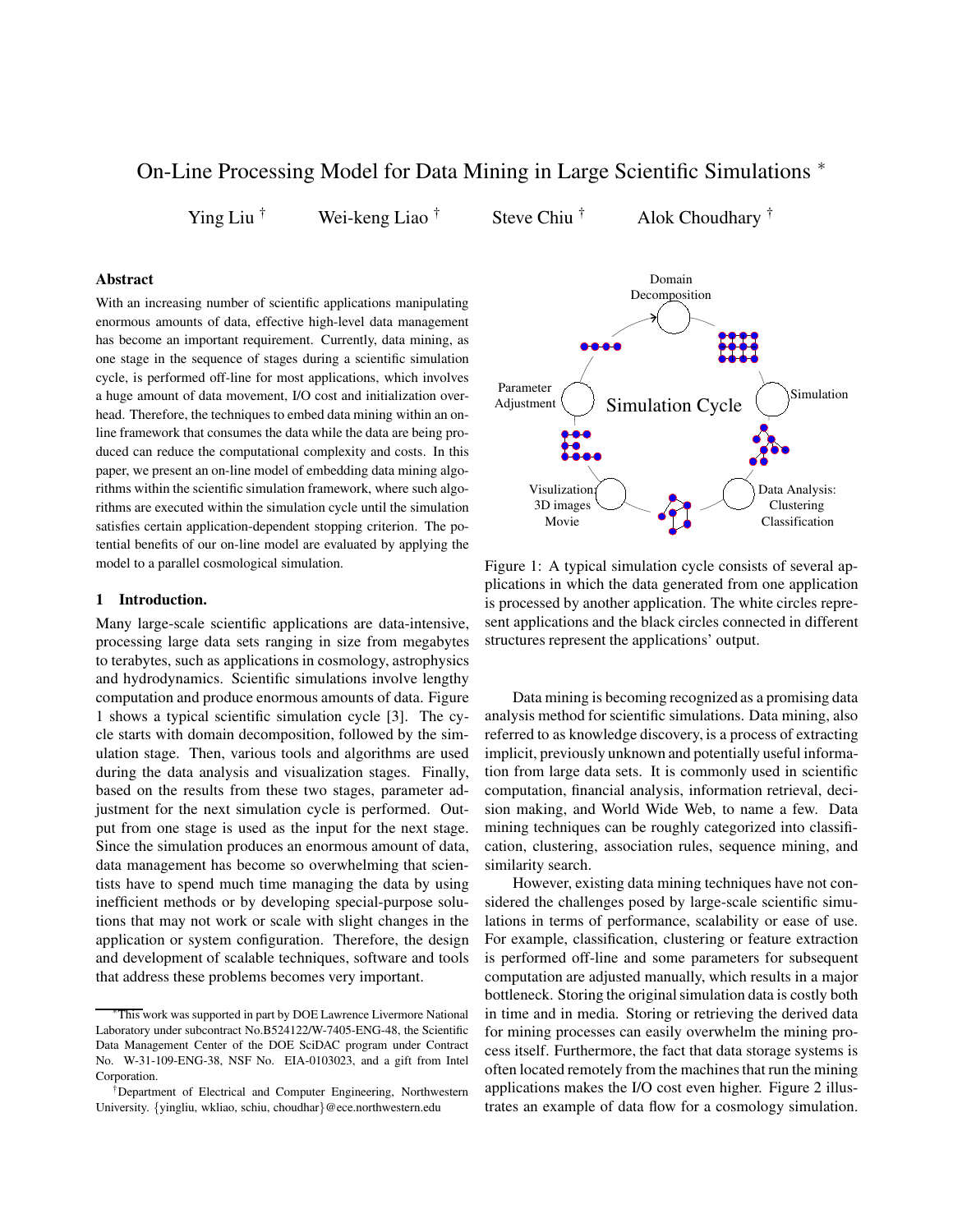

Figure 2: An example of data flow for cosmology simulation. Data analysis and visualization are performed off-line by domain scientists.

In this example, the cosmology simulation itself is the data producer, which dumps large amounts of data into disk files periodically at every checkpoint. Data analysis, as one of the data consumers, uses the data dumped from the simulation as input to perform certain data mining applications, then send the mining results back to the data producer, i.e. the simulation. However, such data analysis is performed off-line, and involves the complexity of data management, data storage and data movement.

Therefore, the concept of an on-line processing framework to automatically connect the data producer and data consumer becomes very desirable. An on-line model can reduce data movement, I/O access cost and computational complexity. Such a model can also automatically adjust the parameters for the subsequent simulation cycle. This way, the domain scientists would be relieved from the burden of manually executing the data analysis applications within the simulation cycle.

In this paper, we present an on-line processing model to perform data mining automatically within the simulation cycle until the simulation satisfies certain user-provided stopping criterion as defined by the domain scientists, e.g. total number of data dumps or converging number of clusters of stars or galaxies. Our model involves periodically checking specific parameters in the data evolution, collecting the data required by the ensuing data mining algorithm, invoking the data mining procedure and sending mining results to the subsequent processing stage. The potential benefits of this on-line model are evaluated by incorporating a clustering algorithm into a parallel cosmological application called ENZO. Our experiments demonstrate that the costs for I/O access and initialization overheads are significantly reduced by up to 57% on the IBM SP2 with the on-line model.

The remainder of this paper is organized as follows. Section 2 describes our on-line processing model. Section 3 discusses the cosmological simulation cycle and presents our experimental results. In Section 4, we discuss the difficulties in our study and future work items. We conclude the paper in Section 5.

#### **2 On-line Data Mining.**

Based on the large-scale simulation data flow in Figure 2, we propose an on-line data mining framework that embeds the data mining applications within the simulation cycle.

Since the characteristics of each simulation varies, there are two strategies to perform data mining applications on the output data from the simulation stage: one is to execute the data mining applications when the data is just beginning to be produced, that is, to perform incremental or evolving data mining techniques on the dynamic data; the other option is to wait until all the data is available in the memory. Each of these strategies has advantages and disadvantages. For the first strategy, the data processing is pipelined, thus saving memory and I/O cost and reducing overall execution time. However, the mining quality would be poor when the data evolves considerably over time. In addition, there are no well-established data mining techniques on incremental or evolving data at the present time. For the second strategy, data mining applications cannot start until all the data are available in the memory, which might result in out-ofmemory problems when the data size is large. The choice between the strategies depends on the user or the particular application. In either case, the data mining application can be plugged into the simulation cycle with no extra I/O cost.

Figure 3 illustrates the flow of our on-line processing model, with the major steps itemized as below.

*Step 1.* Typically, a scientific simulation evolves through many cycles until the pre-defined stopping criterion is satisfied. During each cycle, data are periodically dumped from the simulation stage and fed into the data mining applications to discover the knowledge hidden in the data, and determine the parameters of the next step of the evolution. Whenever data are dumped, a runtime library is invoked to extract the data required by the specific data mining algorithm in use, such as 3-dimension coordinates, particle masses and other user input parameters, as well as filtering non-required data.

*Step 2.* Performing the data mining applications within the simulation cycle avoid any I/O cost, data movement or initialization overhead associated with off-line methods. In addition, while many data mining algorithms have been implemented in parallel, some scientific simulations are not designed for parallel processing. If the data mining application is implemented in parallel, in order to achieve high performance, a runtime library is invoked to distribute the data across multiple processors and start the parallel computation.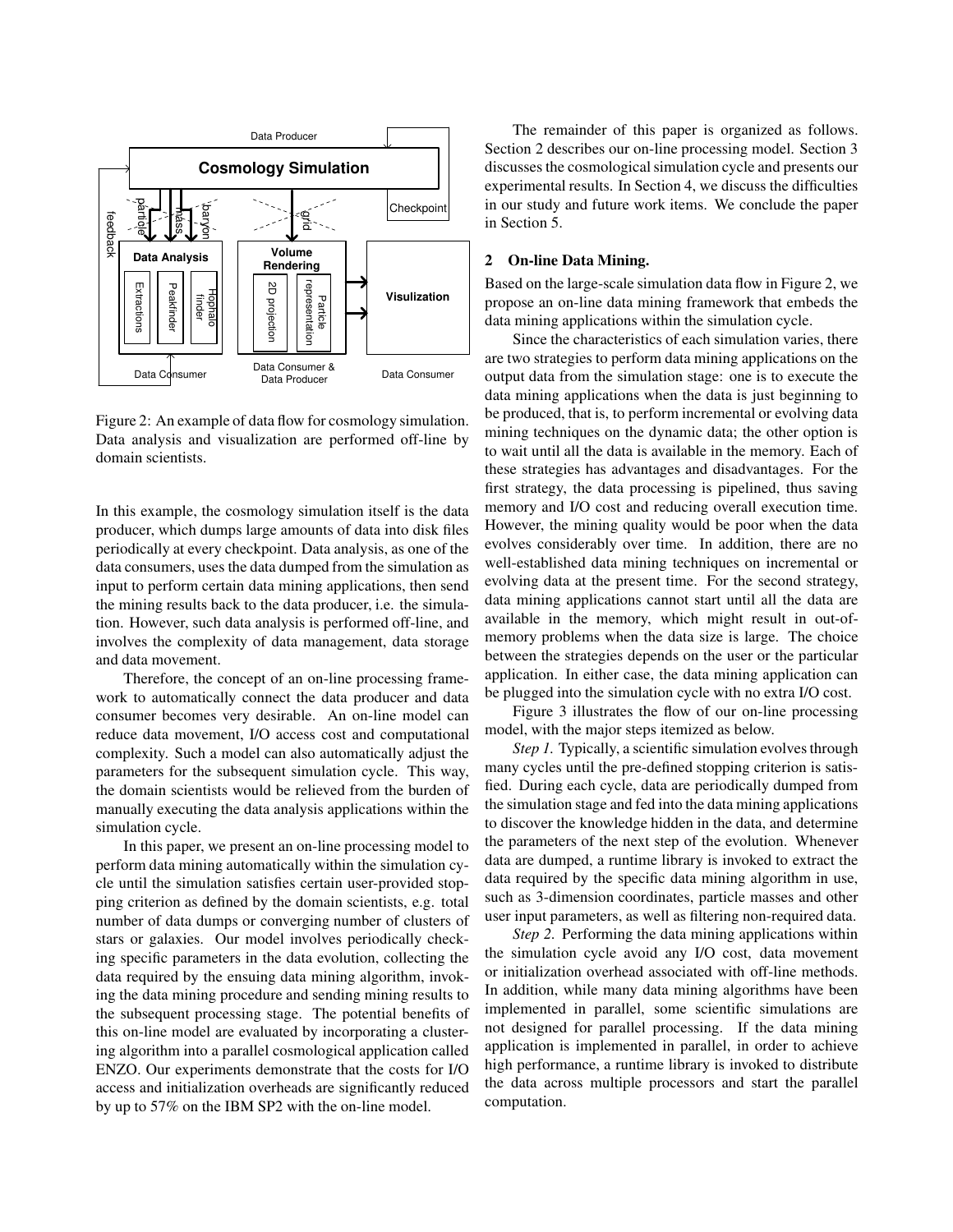

Figure 3: On-line processing model for data mining in scientific simulations. The data mining applications are plugged into the simulation cycle and will send mining results to the subsequent stage.

*Step 3.* The data mining algorithm is executed to discover important knowledge from the data sets. The mining results are important to scientists since these results present a global view of the current state of the simulation. It helps the scientists understand the underlying scientific phenomena. With our on-line processing model, scientists can obtain mining results automatically and immediately during the simulation cycle, thus avoiding the cumbersome work performed by a separate set of tools in the off-line model. In addition, the mining outcome (which is sent to the next stage) may contribute significantly to help steer subsequent simulation cycles.

Based on the afore-mentioned steps, our proposed model is designed to be portable and easy to use. It adds no complexity to the simulation cycle, and it hides all the detailed data access processes that are not of primary importance to the end user.

#### **3 Evaluation of the On-Line Processing Model.**

To evaluate the significance of our on-line processing model, we use ENZO, a real production cosmology simulation developed at NCSA [2], along with the HOP clustering algorithm proposed in [4]. Designed to show the evolution of the galaxy formation, periodic data dumps are performed during ENZO evolutions. The dumped data are input into subsequent data mining processes, where patterns such as clusters of stars could be discovered. In the current implementation of ENZO, such clustering application is performed off-line. We discuss these major components of our evaluation and present our experimental results as follows.

**3.1 ENZO Cosmology Simulation.** ENZO is a threedimensional parallel application that simulates the formation of a cluster of galaxies consisting of gas and stars [9]. The simulation starts near the beginning of the universe, a few hundred million years after the big bang, when the galaxy is in a relative uniform radiation distribution, and continues till the present day, when it is in a highly irregular star particle distribution. ENZO is used to test theories of how galaxy and clusters of galaxies form by comparing the results with what is really observed in the sky today [5], where simulation results from ENZO compared favorably with high precision against established astrophysical models [2]. One core technique of ENZO is to use *Adaptive Mesh Refinement* (AMR) to partition recursively the problem domain into subdomains. That is, a single grid covers the entire computational volume; and in regions that require higher resolution, a finer subgrid is added. If a region requires yet a higher resolution, an even finer subgrid is added [8]. This process repeats recursively with each adaptation, resulting in a tree of grids as shown in Figure 4. Check-pointing is performed periodically to save current results into files, which enables the application to be resumed. In the process of galaxy evolution, the grids are refined dynamically and, therefore, may result in a hierarchy with a different number of levels and new structure. Each grid contains particle coordinates in three dimensions, particle masses, gradient fields, baryon fields, etc. A grid can only be owned by one processor,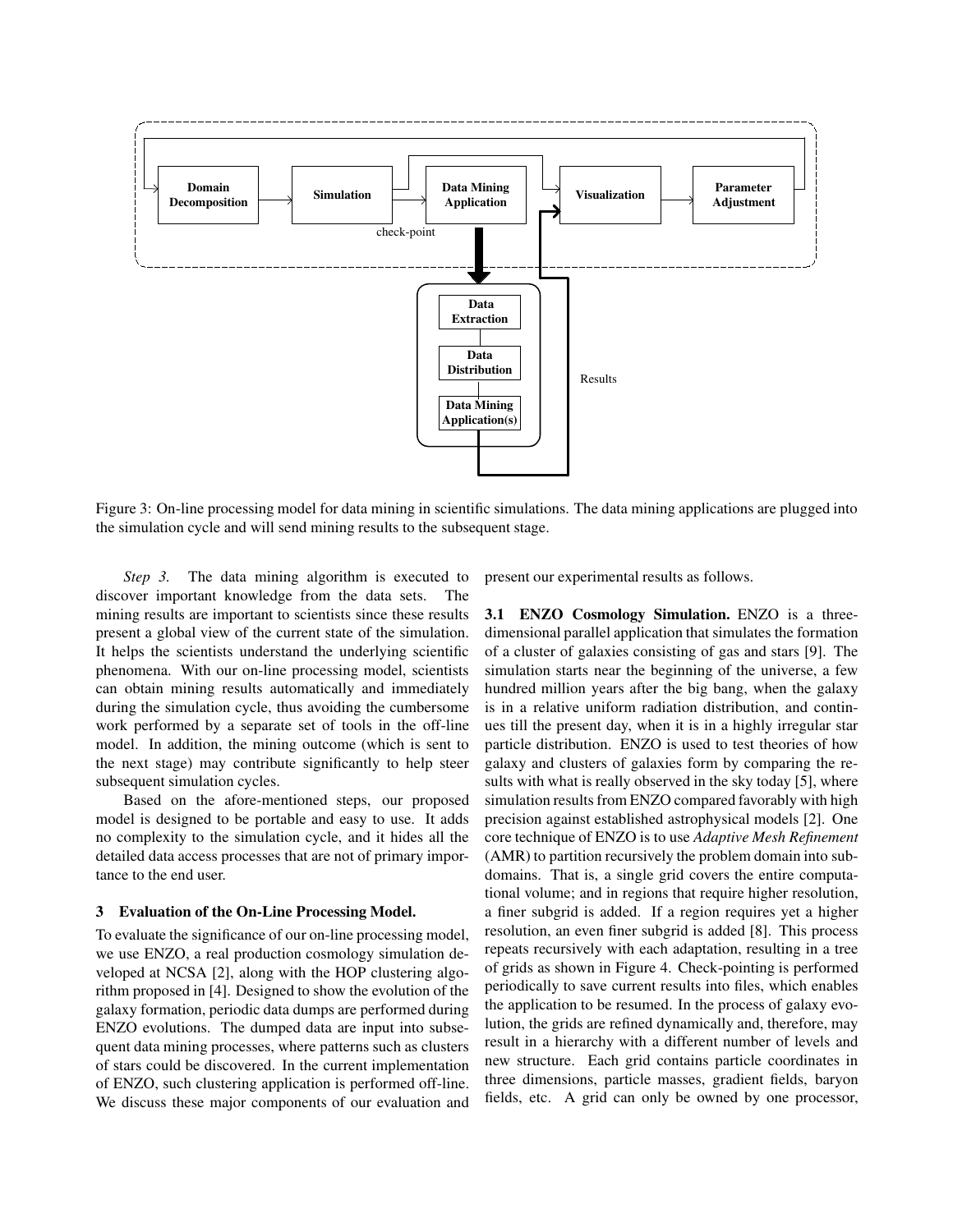

Figure 4: Spatial relationship of the grid data generated by a cosmological simulation using the AMR method. Two hierarchical trees depict the data set relationship at two time stamps, respectively.

but one processor can own multiple grids. During checkpointing, each grid in a processor is dumped to a separate file [6]. Subsequent data mining applications are performed on the simulation output. Both the galaxy simulation output and the data mining results are processed by a visualization application to render images of galaxies and clusters of galaxies. By visually examining the rendered images, astrophysicists can digest the discovered knowledge hidden in the data, adjust the simulation parameters, and then proceed to the next simulation cycle. As shown in Figure 1, the simulation cycle continues until its stopping criterion is satisfied.

**3.2 HOP Clustering Algorithm.** Clustering, an important data mining technique, groups a set of data based on the conceptual clustering principles: maximizing the intra-class similarity and minimizing the inter-class similarity. Clustering algorithms are widely used in many fields to group data with similar attributes or to describe various dense regions in the output of a simulation, such as cosmology, astrophysics and geology.

HOP [4], proposed for cosmological simulations, is a density-based clustering algorithm. The density of a particle is estimated by its *Ndens* nearest neighbors, where *Ndens* is a user-provided parameter. Having assigned to every particle an estimate of its local density, HOP associates each particle with the densest neighbor of its *Nhop* nearest particle neighbors, where *Nhop* is also a user-provided parameter. All particles that associate to the same densest particle constitute a single cluster. The input data for HOP are 3D coordinates, particle masses and several user specified parameters. A portable and scalable parallel HOP algorithm [7] has been

implemented which distributes the data across processors evenly, and accesses remote data through communication. This algorithm is applicable to many fields, where large data sets are to be processed with similar clustering or neighborfinding procedure. Therefore, we use this parallel HOP algorithm as the data mining application in our evaluation. HOP has been designed to perform clustering after all the data are dumped.

The output data of ENZO is grid, while the data structure in the clustering algorithm, i.e. HOP, is KD tree [1]. KD tree is a balanced tree that partitions the spatial domain recursively along the longest axis into sub-domains. Each sub-domain contains approximately the same number of particles. The root node represents the entire simulation domain that covers all the particles, and each tree node represents a sub-domain of its parent node. Only the leaf nodes contain the particle data. One key property of a KD tree is that particles spatially closed are located in the same bucket or sibling buckets of the same tree branch. In order to embed HOP clustering within the simulation cycle, we have two options: one is to convert the data structure from grid to KD tree before HOP clustering begins; the other is to perform HOP clustering algorithm using grid structure.

**3.3 Experiments and Results.** The potential benefits of our on-line processing model are evaluated by running ENZO on the 375MHz Power3 IBM SP2 at the San Diego Supercomputing Center. In our experiments, we used two sets of simulation data from ENZO: data set 1 contains 61,440 particles the attributes of which consist of threedimensional Euclid coordinates and particle mass, and data set 2 contains 491,520 particles specified by the same attributes. We varied the number of processors from 1 to 16 to study the scalability of our on-line model. We experimented with both options as discussed in Section 3.2, and observed that the overall performance of the simulation with embedded HOP using grids is worse than that with embedded HOP using KD trees, when the number of grids increases dramatically (as the universe evolves). The grids' unbalanced nature resulted in a huge amount of unnecessary neighborhood searching. Therefore, we decided to proceed with our performance evaluation by running HOP using KD tree. The measurement metrics we used are as follows:

*Total time*: For ENZO with plug-in HOP, it is the running time from the beginning of the simulation to the end, including computation time, I/O time for 8 data dumps, and the time for 8 plug-in HOP clustering runs. For ENZO with off-line HOP, it is the same as the above except to replace the 8 plug-in HOP runs with 8 off-line HOP runs for each data dump.

*Total I/O time*: For ENZO with plug-in HOP, it is the I/O cost for 8 data dumps. For ENZO with off-line HOP, it is the sum of the I/O cost for 8 data dumps plus the I/O cost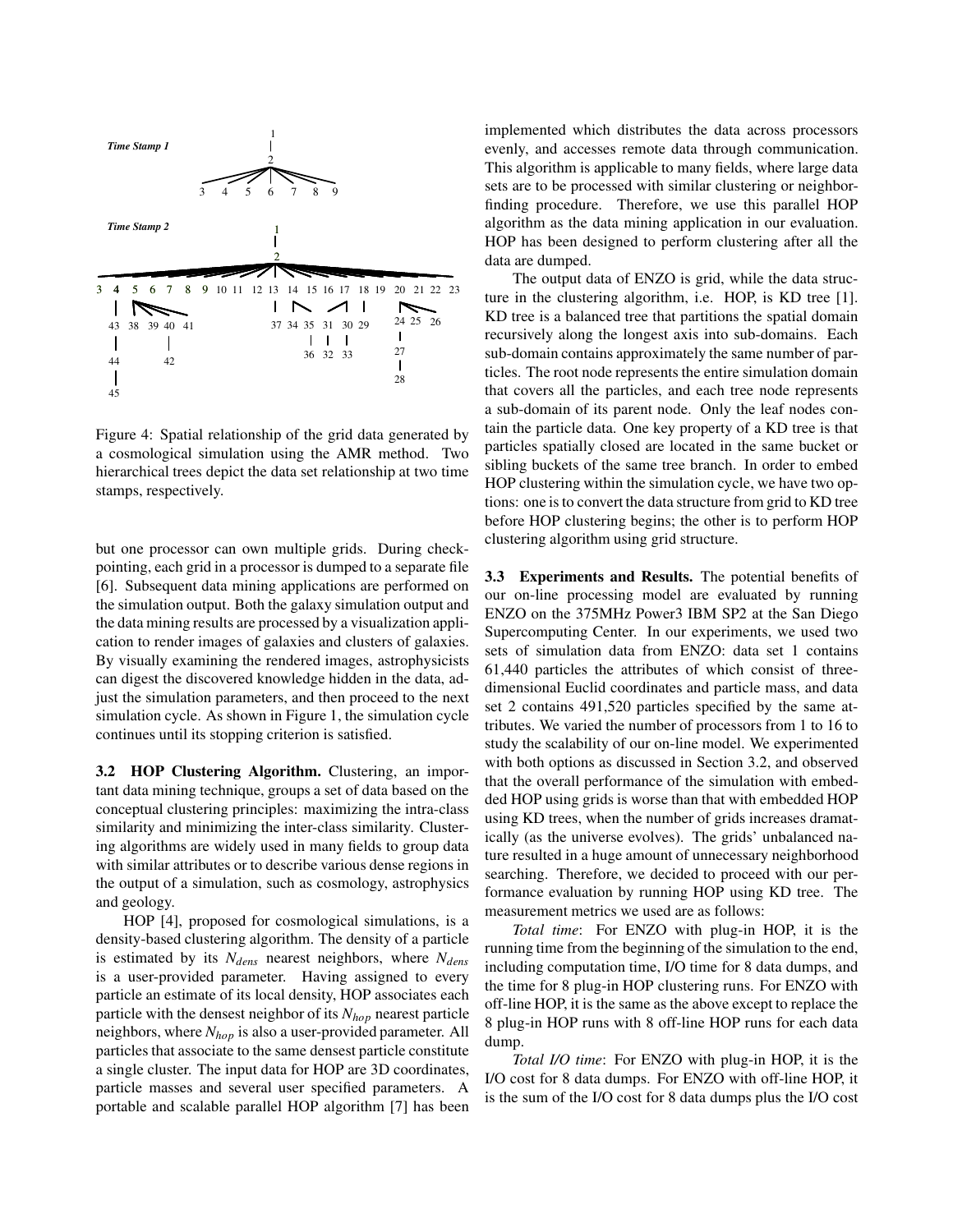

Figure 5: Total execution time on IBM SP2. Running ENZO with plug-in HOP is faster than running ENZO with the off-line HOP.



Figure 6: I/O time as a fraction of the total execution time on IBM SP2.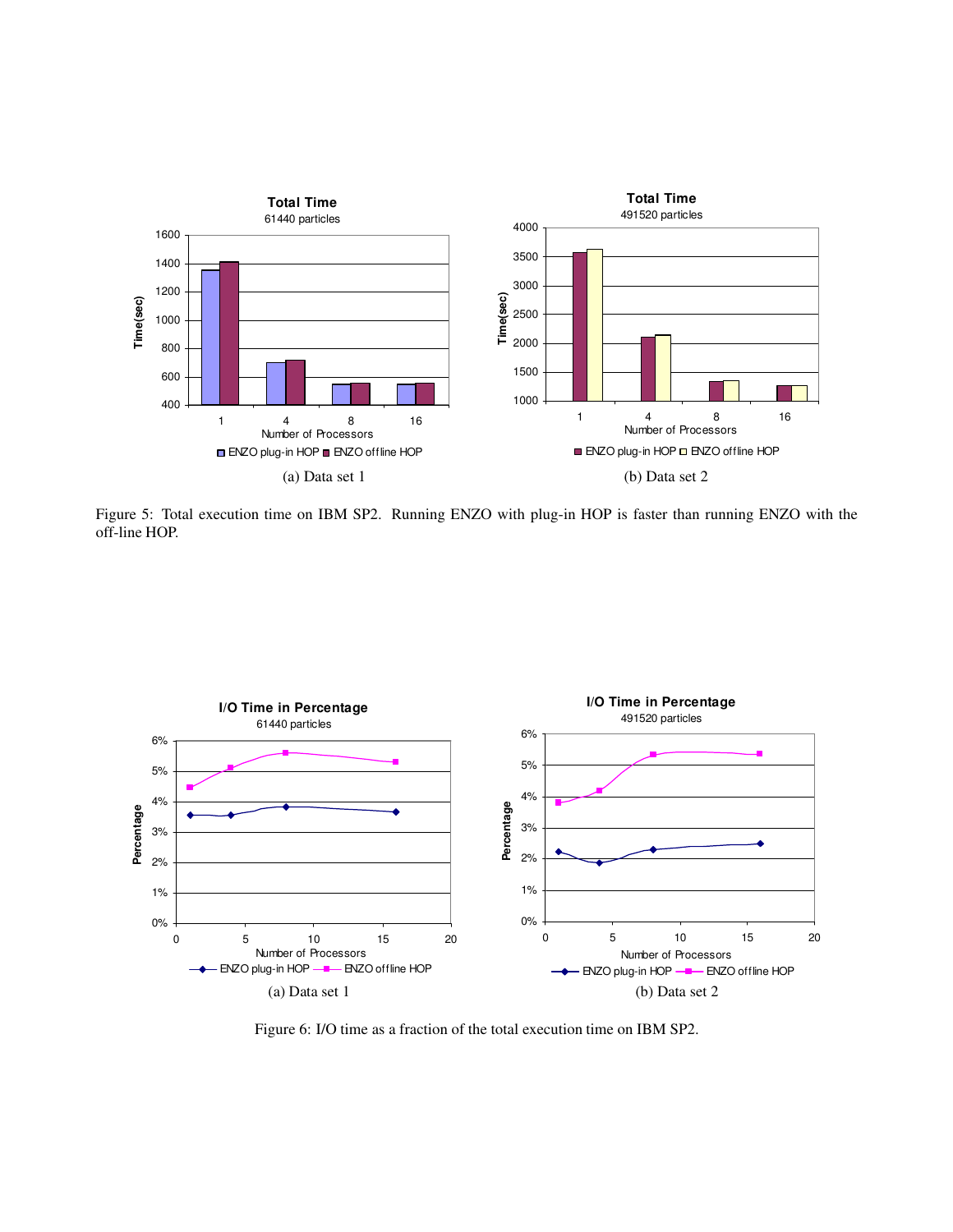

Figure 7: Total I/O time on IBM SP2. Our on-line processing model significantly reduced the I/O cost and initialization overhead.

and initialization overhead for 8 off-line HOP runs.

Figure 5 presents the measured total execution times of ENZO with plug-in HOP versus ENZO with off-line HOP for the two data sets on multiple processors. When the number of processors is larger than 1, the I/O operation is performed in parallel. For both data set 1 and data set 2, we observed that the total execution time with plug-in HOP is smaller. Since the I/O cost in ENZO simulation represents less than 5% of the total execution time, as shown in Figure 6, the benefit on total time presented in Figure 5 is not very evident. However, for applications that are more dataintensive, the impact of such I/O cost reduction is expected to be much more significant. The benefit on data set 1 is more significant than data set 2 as we observed. That is, in the case of a smaller data set, the observed I/O time takes a larger fraction in the total execution time than the case of a larger data set, due to a higher fraction of processing time attributed to computation in the larger data set.

Since one of the main purposes of our on-line model is to reduce I/O cost and initialization overhead associated with the off-line approach, we measured the I/O time of both approaches. Figure 7 shows that the I/O cost is reduced by the on-line model for both data sets on 1 to 16 processors. Figure 8 presents the percentage reduction in I/O time provided by our on-line model on multiple processors, where we also observed that the performance is scalable. Figure 8 shows that in the case of the larger data set, the I/O time reduction is up to 57% of the total I/O cost incurred by ENZO with off-line HOP when running on 8 processors. For the smaller data set, the file open/close overheads happens more frequently when compared to the larger data set, which results in a lower percentage of reduction than that of the large data set. From



Figure 8: Percentage reduction in I/O time by the on-line processing model.

Figure 6, we see that the total I/O cost with respect to the total execution time is reduced by 1% to 2% in data set 1 and 1.5% to 3% in data set 2 when using our on-line (plug-in) HOP design.

Figure 9 illustrates the number of clusters identified by HOP during ENZO evolution. As the simulation time elapses, the number of clusters converges to a fixed number. That is, at the beginning of the universe, the entire galaxy is very uniformly distributed and sparse. The galaxy then continues further to become more and more irregular, generating more and more clusters/dense regions, until the end when it reaches a relatively steady state. If we consider converging to a fixed number of clusters to be the stopping criterion for the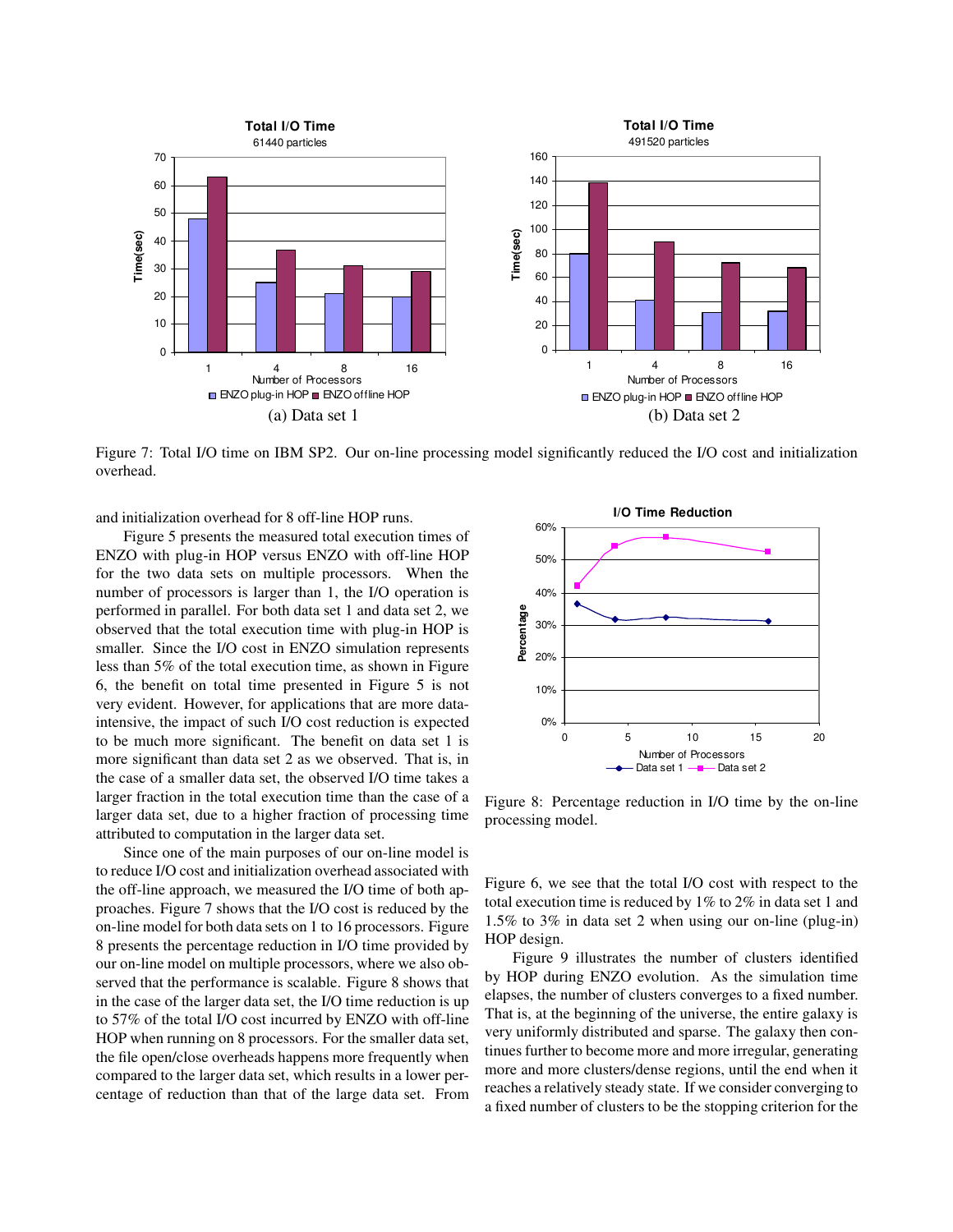

Figure 9: Number of clusters during evolution. It converges at the end of the simulation.

simulation cycles, then the simulation can be automatically stopped at certain point in time. In this way, scientists would be relieved from the burden of manually executing the HOP process to determine when the simulation will be finished.

## **4 Prospect and Future Work.**

Since each scientific simulation is designed specifically to solve a particular problem, there are no universal data structures for all the simulations. For example, cosmological simulation uses dynamic grid, gene expression data analysis uses matrix, etc. On the other hand, the data structures in the existing data mining algorithms may not be compatible with the data structures used in the simulation. To solve this problem, we proposed two strategies: one is to convert the output of the simulation to the data structure that conforms to the input of the data mining application; the other is to implement the data mining algorithms using the data structure of the output of the simulation. Each strategy has advantages and disadvantages. For the first strategy, while it is relatively easy to convert the data structure, it would take so much memory to keep a duplicate copy of data at runtime that it may run out of memory or seriously affect the performance. In addition, the data mining algorithm cannot start until the conversion is done. For the second strategy, it involves more work to implement the existing data mining algorithms using a specific data structure. Essentially, the choice between the two strategies would be application specific. The challenge is to determine which strategy is more effective at run time. Currently, we compare the performance results manually.

In our example, the output data of the cosmological simulation is grid, while the data structure used in the clustering algorithm, HOP, is KD tree. To embed HOP clustering within the simulation cycle, we experimented with two methods: one is to convert grid to KD tree before

HOP clustering begins; the other one is to perform HOP clustering algorithm using grid structure. We found that the performance of the simulation with embedded HOP using grid deteriorates when the number of grids increases dramatically. As discussed before, the grids' unbalanced nature results in a huge amount of unnecessary neighborhood searching.

For future work, we plan to explore the methods that can automatically determine which strategy is more effective at run time. In that case, no manual work would be needed within the entire simulation cycle, eliminating the need for scientists to supervise the simulation cycles. We also would like to investigate additional applications that are more dataintensive, as such applications are expected to benefit further from our on-line processing model.

#### **5 Conclusions.**

We proposed an on-line data mining model to automatically connect data producer and data consumer in the scientific simulation cycle. In our model, run-time libraries extract useful data for data mining applications, and then distribute data across multiple processors if necessary, and send mining results to the subsequent stage in the simulation cycle. Using our model, I/O cost and initialization overhead are reduced by connecting data producer and data consumer. In addition, the simulation can automatically repeat for a number of cycles until the pre-defined stopping criterion is satisfied.

We evaluated our on-line processing model by embedding HOP clustering algorithm within a cosmological simulation, ENZO. Two data sets were examined, both of which exhibited reduction in the execution time when scaled from 1 to 16 processors, achieving a 57% I/O time reduction with 8 processors. In addition, our experiments indicated that the number of clusters identified by HOP algorithm converges at some point of time during the simulation.

Although we applied HOP clustering to a cosmological simulation, the model for connecting data producer and data consumer in the scientific simulation cycle is applicable to most large-scale scientific simulations that involve data mining applications. Execution time can be reduced by avoiding data movement, data storage, and initialization overhead. For applications that are more data-intensive, the impact of I/O reduction provided by our on-line model is expected to be more significant. Scientists can benefit from the ease of use, portability and scalability provided by the on-line model.

## **Acknowledgement**

We thank Dr. Michael Norman from UCSD and Dr. Greg Bryan from University of Oxford for providing the ENZO source code. We also thank Dr. Daniel Eisenstein and Dr. Piet Hut for the HOP source code and documentation.